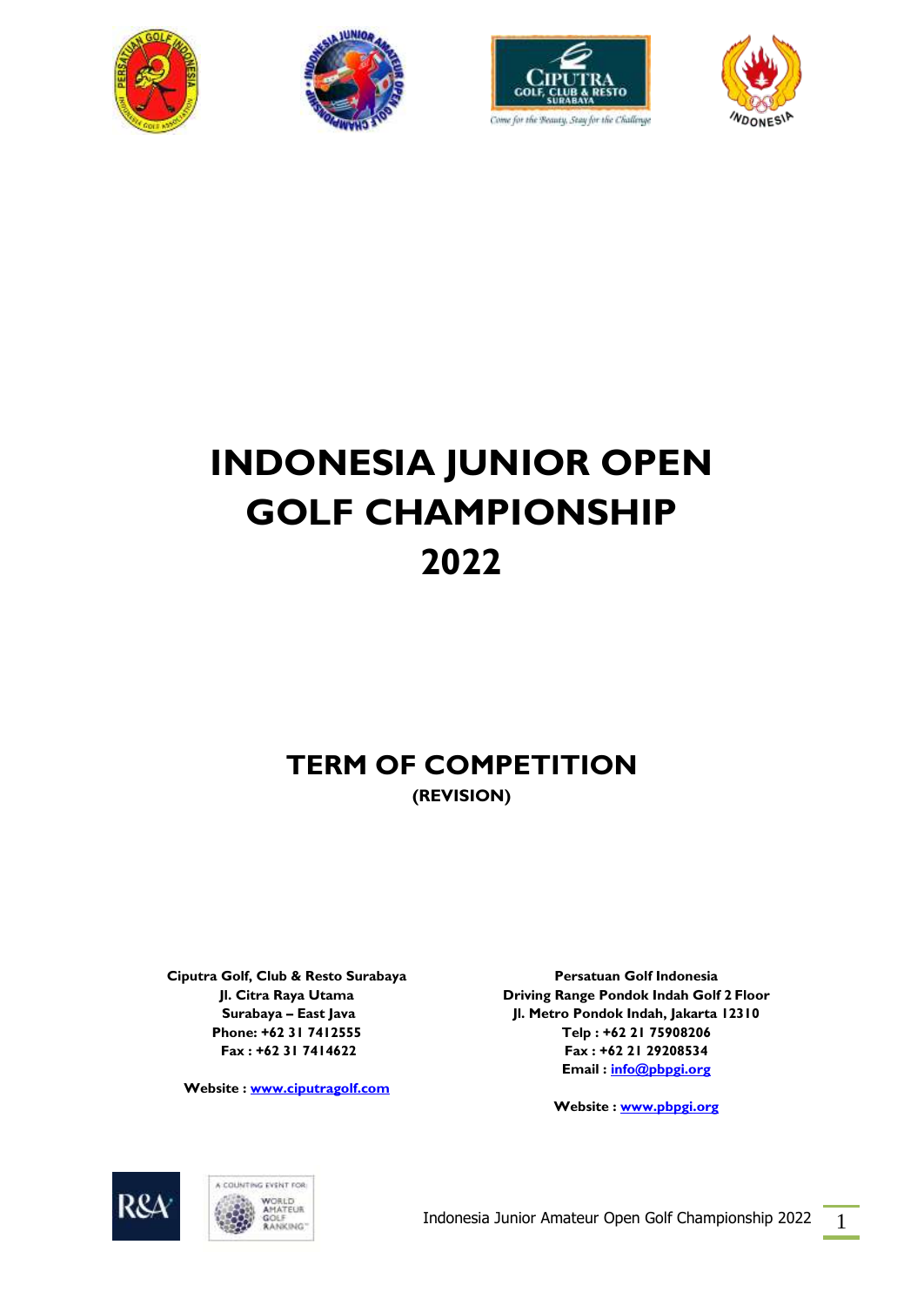







#### **ORGANIZER**

18th Indonesia Junior Open, called CHAMPIONSHIP shall be managed by Championship Committee, appointed by the Indonesia Golf Association (IGA), hereinafter, called the "ORGANIZING COMMITTEE".

# **RULES OF PLAY**

The Championship will be played in accordance with the Rules of Golf approved by the R&A Rules Limited & the USGA, IGA Hard Card 2021, Term of Competition Addendums and with Local Rules approved by the ORGANIZING COMMITTEE. Disputes, if any, will be settled by the ORGANIZING COMMITTEE, and a decision made by the ORGANIZING COMMITTEE will be final.

# **ELIGIBILITY**

The CHAMPIONSHIP is sanctioned by Indonesia Golf Association and open to all junior golfer who is under 18 years of age on July 8, 2022 and similarly for their age groups. All players must be an amateur in accordance with the rules of amateur status as approved by the R & A Rules Limited & the USGA.

#### **SIZE OF FIELD**

The field shall be limited to 100 players. Each International member Union/Association can nominate 8 junior players. The ORGANIZING COMMITTEE will take great pleasure in inviting four players (one of age group 15-17 years old and one of age group 13-14 years old for boys and girls), nominated by your Union/Association to participate in the above CHAMPIONSHIP and form two teams in the International Team Event. The ORGANIZING COMMITTEE has the right to finalize number of golfers to play in this tournament

#### **FORMAT**

The Individual competition will be conducted over the following age groups:

| <b>BOYS DIVISION</b> |                     |             |            |  |  |
|----------------------|---------------------|-------------|------------|--|--|
| Group                | Age                 | H'cp Limit  | H'cp Index |  |  |
| Class A              | $15 - 17$ years old | II or lower | 8.7        |  |  |
| Class B              | $13 - 14$ years old | 15 or lower | 12.7       |  |  |
| Class <sub>C</sub>   | $11 - 12$ years old | 17 or lower | 16.I       |  |  |
| Class D              | 10 years & under    | 25 or lower | 20.3       |  |  |

| <b>GIRLS DIVISION</b> |                     |             |            |  |  |
|-----------------------|---------------------|-------------|------------|--|--|
| <b>Group</b>          | Age                 | H'cp Limit  | H'cp Index |  |  |
| Class A               | 15 - 17 years old   | II or lower | 10.9       |  |  |
| Class B               | $13 - 14$ years old | 15 or lower | 13.8       |  |  |
| Class <sub>C</sub>    | $11 - 12$ years old | 20 or lower | 18.4       |  |  |
| Class D               | 10 years & under    | 25 or lower | 23.1       |  |  |

Note: If the number of entries is less than 6 in any of above groups, the ORGANIZING COMMITTEE may, at its absolute discretion, combine the players to play in any other group or groups.



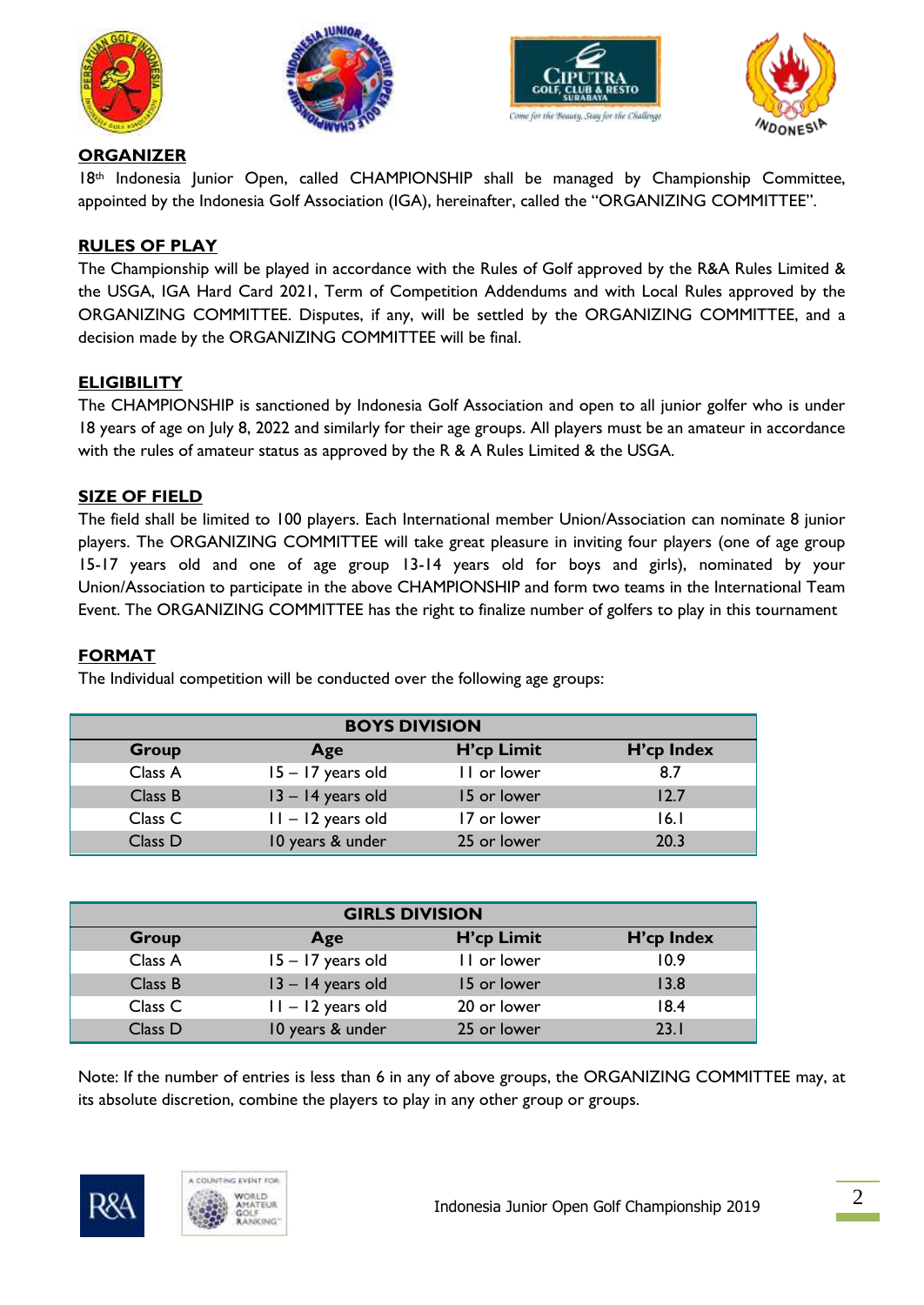







# **TEAM EVENT**

#### **Boys Team Event:**

Each Boys Team must comprise of 2 players, one from Class A and one from Class B. The total of the team's score for 4 rounds shall be the team's scorer for the Championship. The team returning the lowest score for the Championship shall be the winner.

#### **Girls Team Event:**

Each Girls Team must comprise of 2 players, one from Class A and one from Class B. The total of the team's score for 3 rounds shall be the team's scorer for the Championship. The team returning the lowest score for the Championship shall be the winner.

# **FORMAT OF PLAY**

72 holes stroke play competition for Boys' Class A & B. 54 holes stroke play competition for Boys' Class C & D and All Class in Girls Division.

#### **TEES**

| Boys Class A : Black tee    | 6.290 meters | Course/Slope Rating 73.9/138 |
|-----------------------------|--------------|------------------------------|
| Boys Class B: Black tee     | 6.290 meters | Course/Slope Rating 73.9/138 |
| Boys Class C : White tee    | 5.450 meters | Course/Slope Rating 69.8/125 |
| Boys Class D : Yellow tee   | 4.309 meters |                              |
| Girls Class A : White tee   | 5.450 meters | Course/Slope Rating 69.8/125 |
| Girls Class B: White tee    | 5.450 meters | Course/Slope Rating 69.8/125 |
| Girls Class C: Red tee      | 4.665 meters | Course/Slope Rating 71.1/122 |
| Girls Class D : Yellow tees | 4.309 meters |                              |

# **AWARDS**

Trophies will be awarded to:

#### **Individual Competition:**

- a. Best Gross Overall Trophy for Boys Division will be granted to the boy's player who's playing from Black Tee
- b. Best Gross Overall Trophy for Girls Division will be granted to the girl's player who's playing from White Tee
- c. Trophies and prizes will be granted to the Champion and 4 Runner-ups of Boys Classes A, B, C & D
- d. Trophies and prizes will be granted to the Champion and 4 Runner-ups Girls Classes A, B, C & D
- e. Lowest Daily Score Trophy will be awarded to the lowest score from all Boys and Girls Divisions



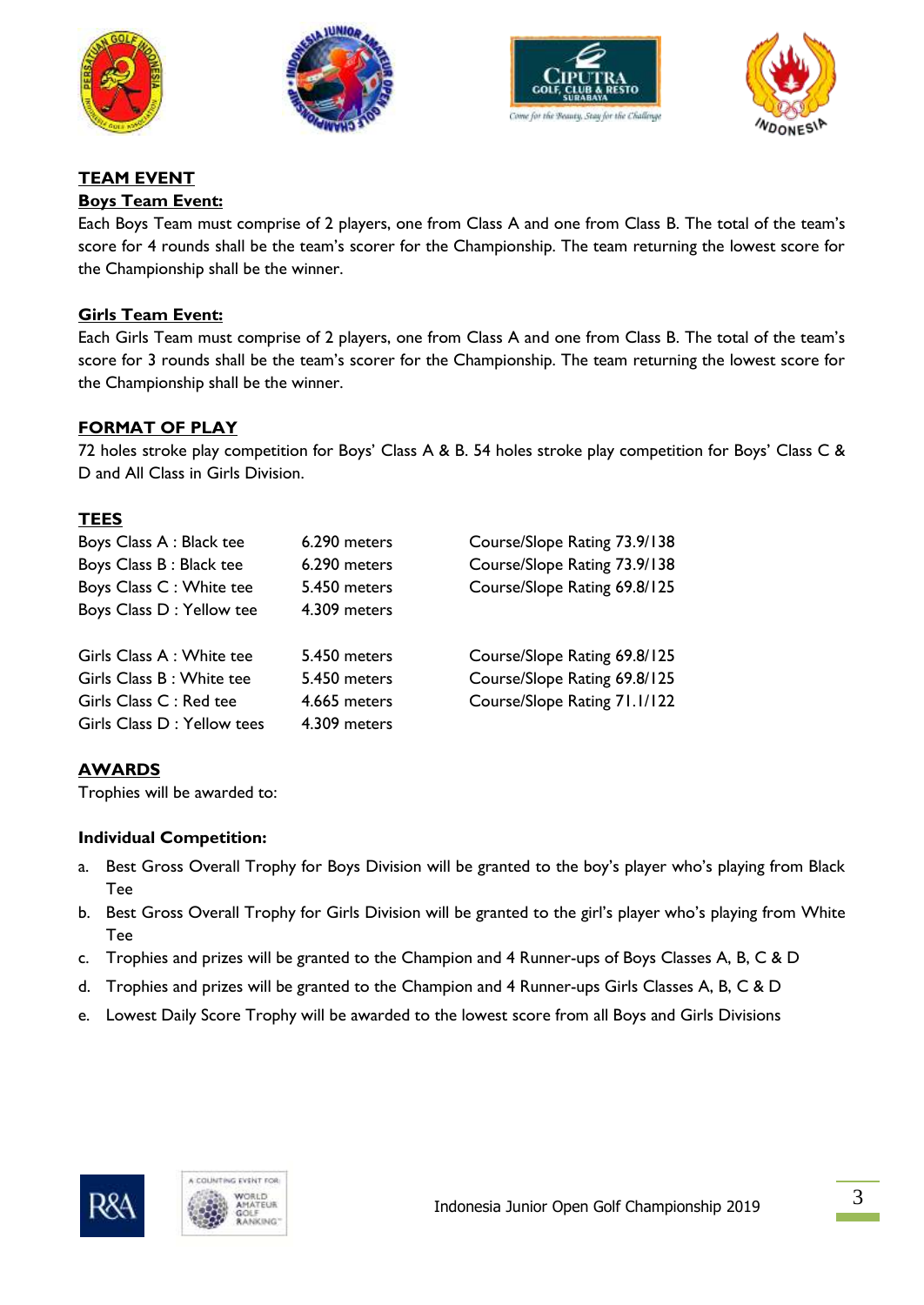







# **Team Competition:**

The Arjuna Challenge Cup shall be awarded to the boys team (A & B) champion (the team with the lowest total score for 4 days):

- a. Champion
- b. 1st Runner-up
- c. 2nd Runner-up

The Srikandi Challenge Cup Trophy shall be awarded to the girls team (A & B) champion (the team with the lowest total score for 3 days):

- a. Champion
- b. 1st Runner-up
- c. 2nd Runner-up

# **TIES**

Ties for first place, in both team and individual competitions, will be settled by a hole-by-hole play-off. For the team event, the teams member from Class A (Black Tee) will be represent their teams in the hole-by-hole play-offs. All minor placings shall be decided based on a count back system as follows:

- a. Last 18 holes, if a tie still persists, then,
- b. Last 9 holes, if a tie still persists, then,
- c. Last 6 holes, if a tie still persists, then,
- d. Last 3 holes, if a tie still persists, then,
- e. Hole 18.

If a tie still persists, then the preceding 18 holes, 9 holes, 6 holes, 3 holes, hole 18 in that order. If ties still persists, the winner will be decided by a draw lot.

# **DRAW**

A play shall be in groups, as determined by the ORGANIZING COMMITTEE. The Draw for a event for the first two rounds will be made by the ORGANIZING COMMITTEE. The draw for the last two rounds for Boys and last round for Girls will be arranged according to the ranking of first two rounds scores, the lowest scores will tee off last.

#### **DISPUTES**

Any disputes or doubtful points on the rules shall be referred to the committee as soon as possible on completion of the round and in any case not later than 15 minutes after finishing the round.

# **INDEMNITY OR LIABILITIES**

In signing of entry form, participant in this tournament shall indemnify and not hold liable to the organizer. The Organizing committee and their staff will not be responsible for any lost damage or harm, or any form of injuries that participation of the tournament may suffer as result of their participation in this tournament.